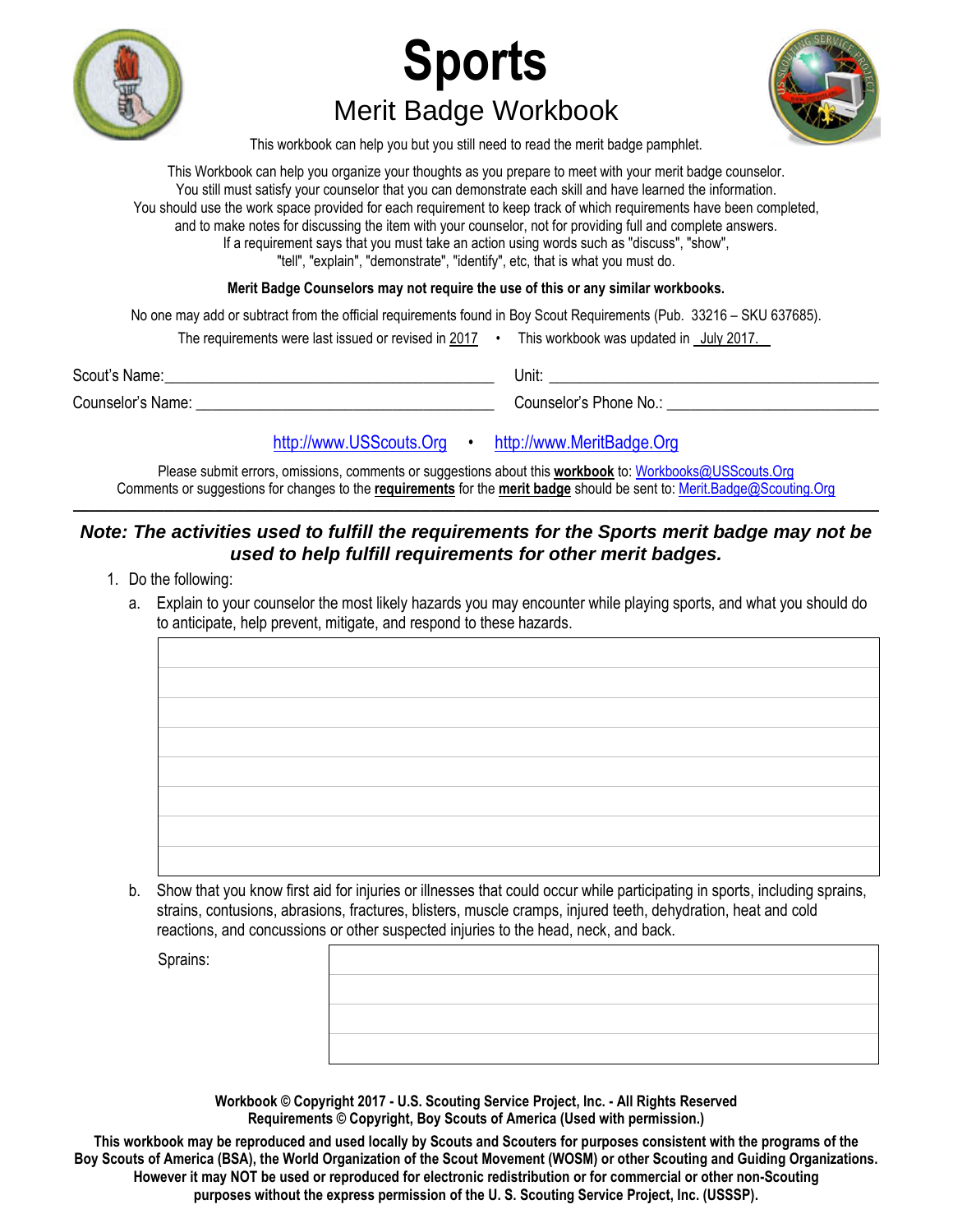| Sports |                          |  |
|--------|--------------------------|--|
|        | Strains:                 |  |
|        |                          |  |
|        |                          |  |
|        |                          |  |
|        | Contusions:              |  |
|        |                          |  |
|        |                          |  |
|        | Abrasions:               |  |
|        |                          |  |
|        |                          |  |
|        |                          |  |
|        | Fractures:               |  |
|        |                          |  |
|        |                          |  |
|        |                          |  |
|        | Blisters:                |  |
|        |                          |  |
|        |                          |  |
|        |                          |  |
|        | Muscle cramps:           |  |
|        |                          |  |
|        |                          |  |
|        | Injured teeth:           |  |
|        |                          |  |
|        |                          |  |
|        |                          |  |
|        | Dehydration:             |  |
|        |                          |  |
|        |                          |  |
|        |                          |  |
|        | Heat and cold reactions: |  |
|        |                          |  |
|        |                          |  |
|        |                          |  |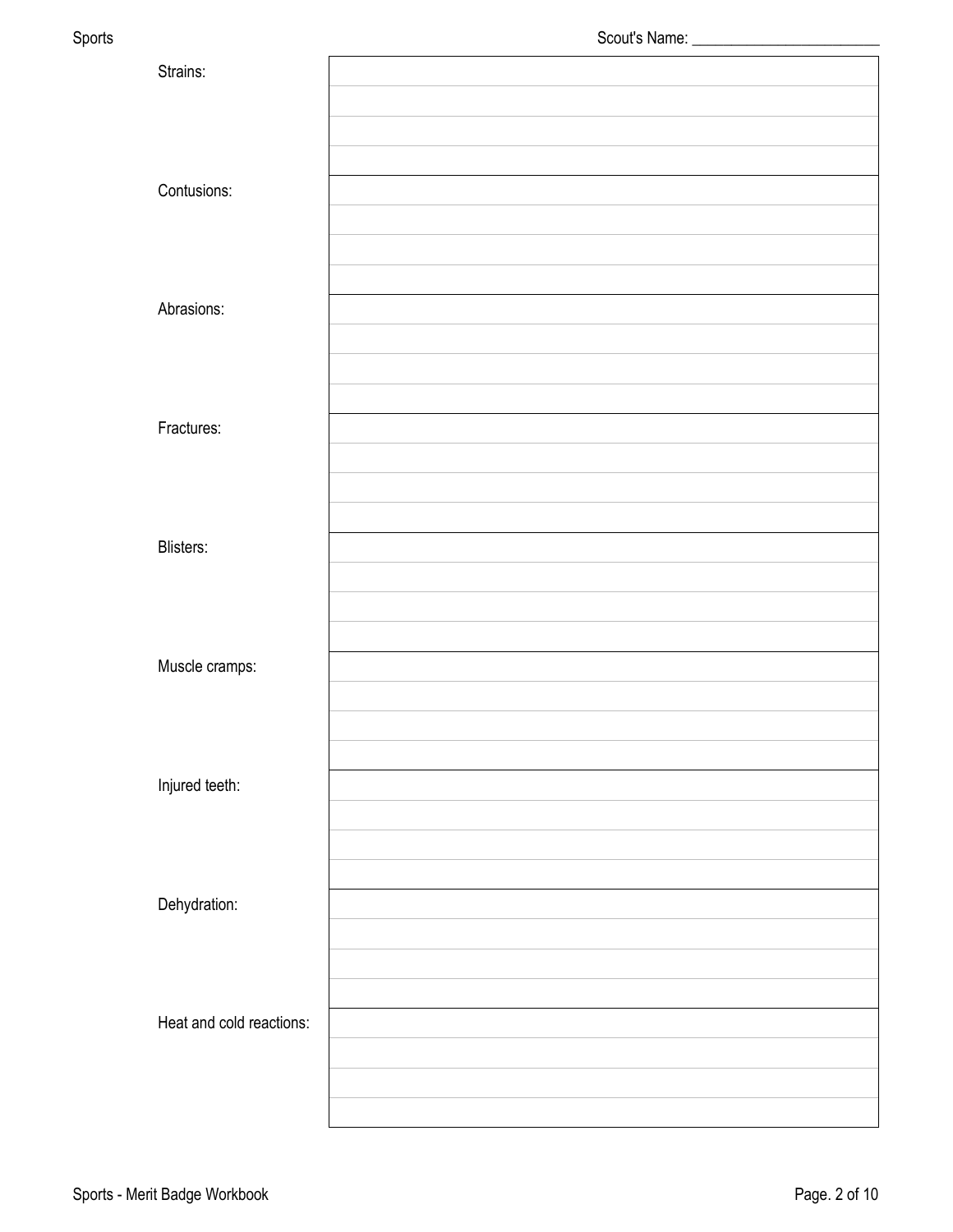| Concussions              |  |
|--------------------------|--|
|                          |  |
|                          |  |
|                          |  |
| Other suspected injuries |  |
| to the head              |  |
|                          |  |
|                          |  |
| Other suspected injuries |  |
| to the neck:             |  |
|                          |  |
|                          |  |
| Other suspected injuries |  |
| to the back:             |  |
|                          |  |
|                          |  |

### 2. Explain the importance of the following:

- a. The importance of the physical exam
- b. The importance of maintaining good health habits for life (such as exercising regularly), and how the use of tobacco products, alcohol, and other harmful substances can negatively affect your health and your performance in sports

Maintaining good health habits:

activities.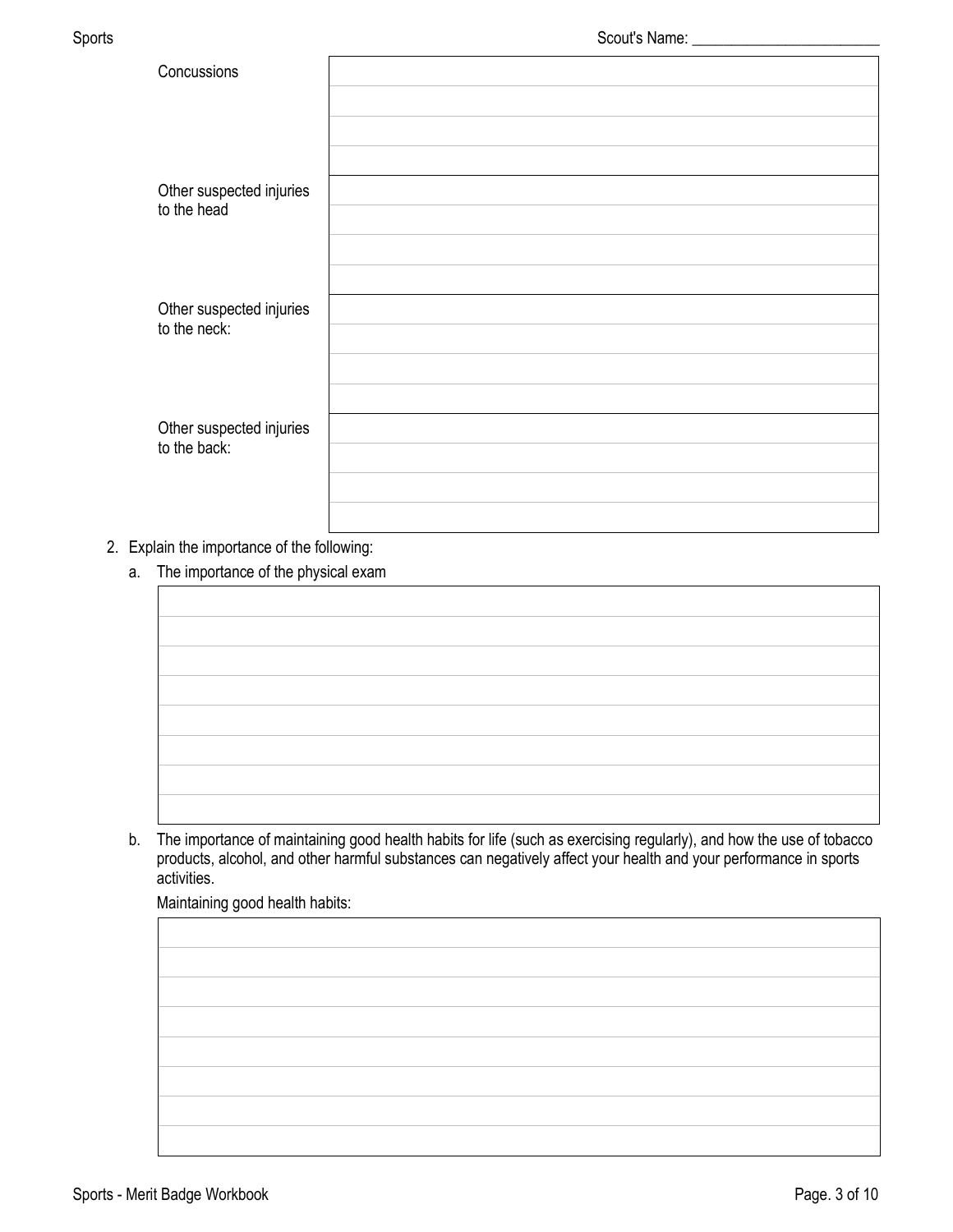| Use of alcohol: |                                  |  |  |
|-----------------|----------------------------------|--|--|
|                 |                                  |  |  |
|                 |                                  |  |  |
|                 |                                  |  |  |
|                 |                                  |  |  |
|                 |                                  |  |  |
|                 |                                  |  |  |
|                 |                                  |  |  |
|                 |                                  |  |  |
|                 |                                  |  |  |
|                 |                                  |  |  |
|                 | Use of other harmful substances: |  |  |
|                 |                                  |  |  |
|                 |                                  |  |  |
|                 |                                  |  |  |
|                 |                                  |  |  |
|                 |                                  |  |  |
|                 |                                  |  |  |
|                 |                                  |  |  |
|                 |                                  |  |  |
|                 |                                  |  |  |
|                 |                                  |  |  |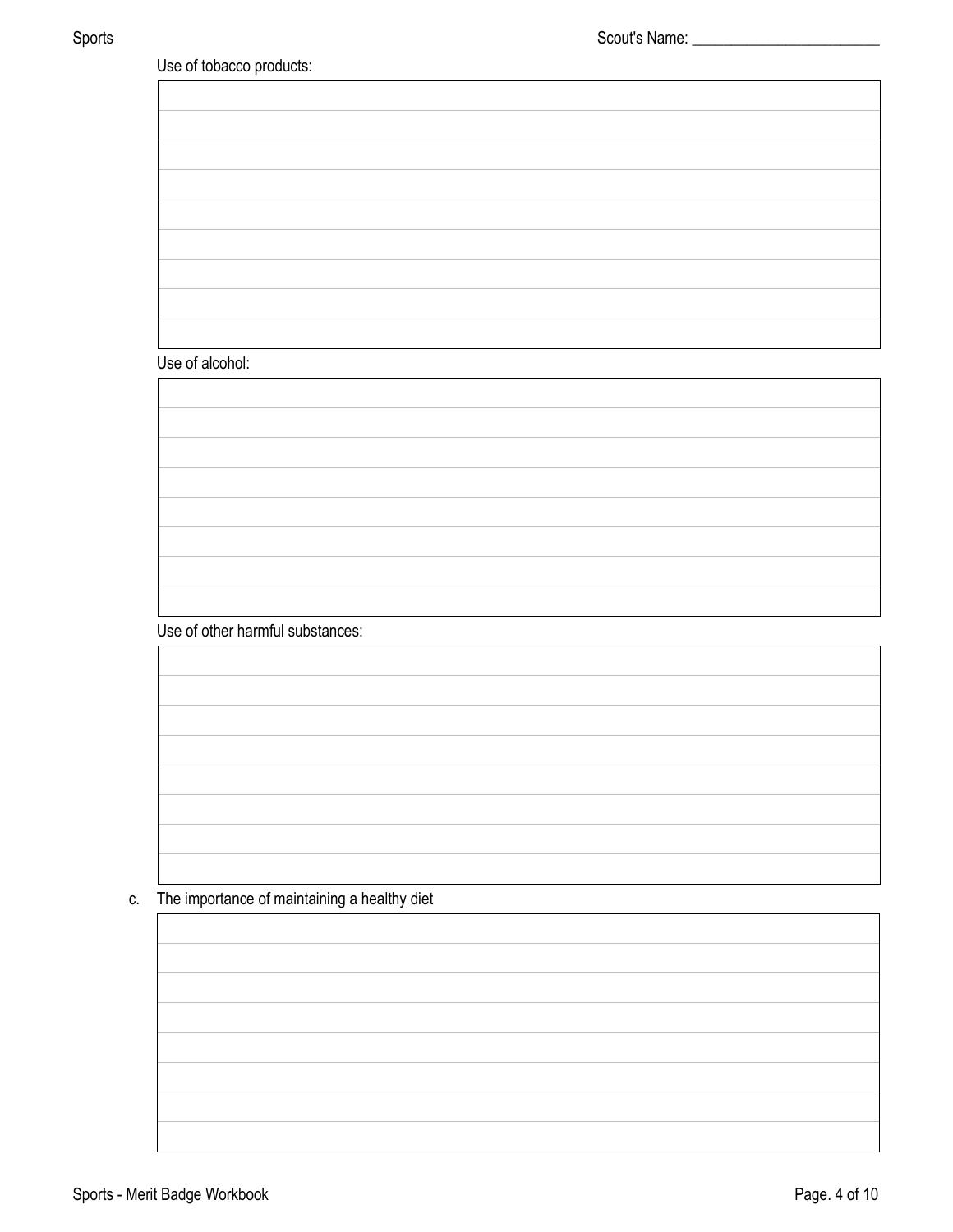- 3. Discuss the following:
	- a. The importance of warming up and cooling down

b. The importance of weight training

c. What an amateur athlete is and the differences between an amateur and a professional athlete

d. The attributes (qualities) of a good sport, the importance of sportsmanship, and the traits of a good team leader and player who exhibits Scout spirit on and off the playing field. Attributes (qualities) of a good sport: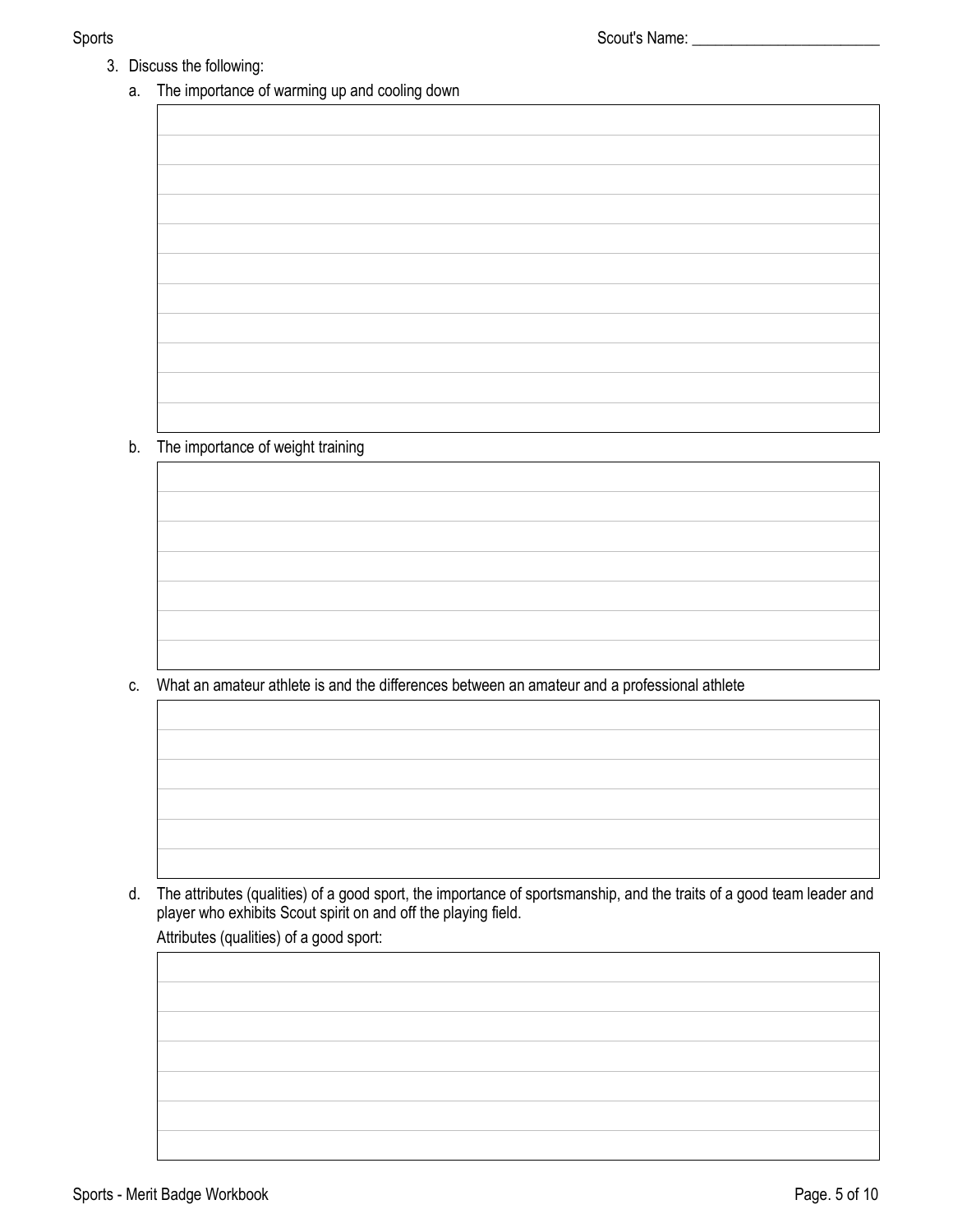The importance of sportsmanship:

The traits of a good team leader and player:

4. With guidance from your counselor, establish a personal training program suited to the activities you choose for requirement 5. Then do the following:

- a. Create a chart and use it to track your training, practice, and development in these sports for one season (or four months).
- b. Demonstrate proper technique for your two chosen sports.

| $\Box$ Sport 1 |  |  | $\Box$ Sport 2 |
|----------------|--|--|----------------|
|----------------|--|--|----------------|

c. At the end of the season, share your completed chart with your counselor and discuss how your participation in the sports you chose has affected you mentally and physically.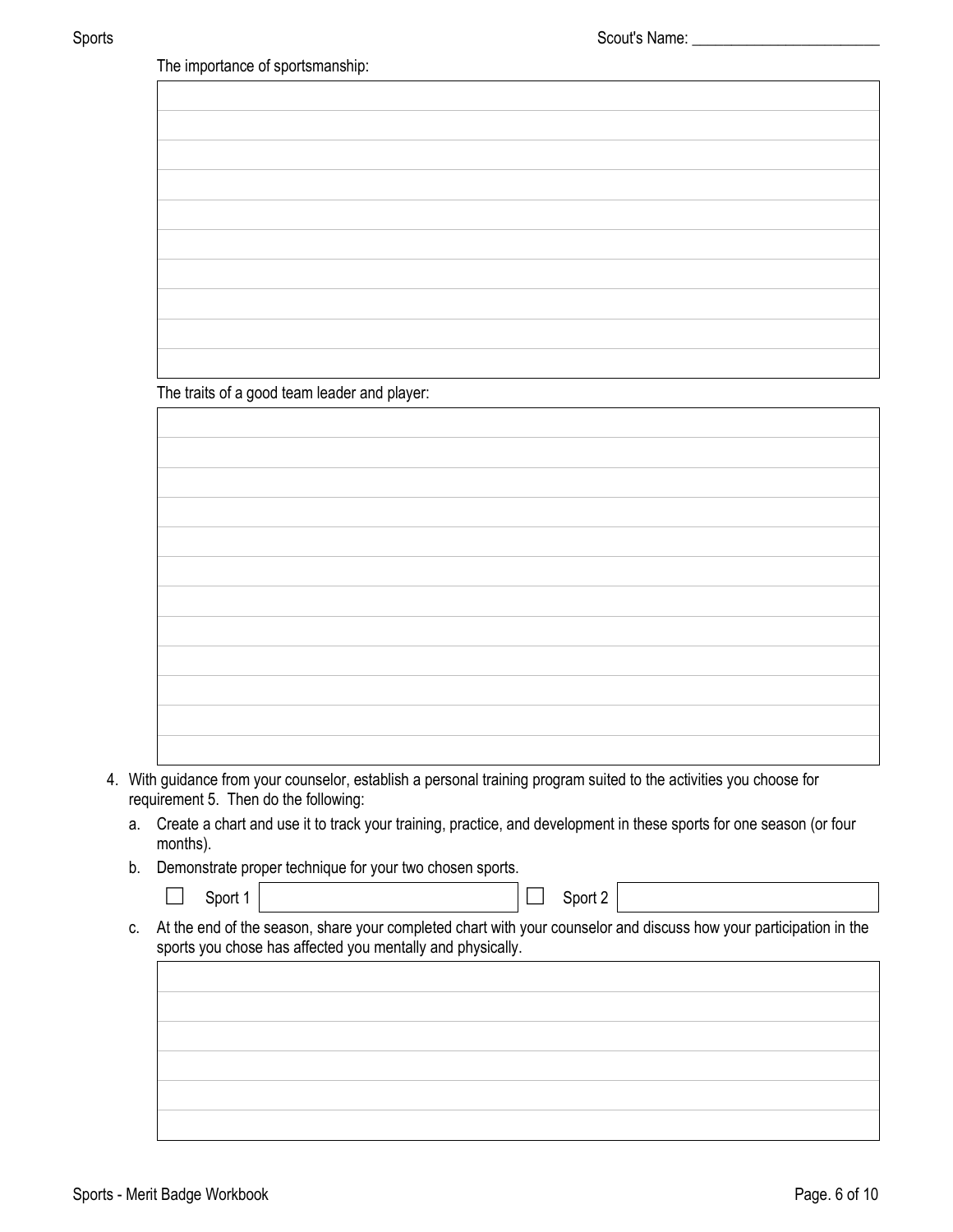5. Take part for one season (or four months) as a competitive individual or as a member of an organized team in TWO of the following sports: baseball, basketball, bowling, cross-country, field hockey, football, ice hockey, golf, gymnastics, lacrosse, soccer, softball, table tennis, tennis, volleyball, water polo. Your counselor may approve in advance other recognized sports, but not any sport that is restricted and not authorized by the Boy Scouts of America.

| Baseball       | Gymnastics          | Tennis          |
|----------------|---------------------|-----------------|
| Basketball     | Ice Hockey          | Track and field |
| <b>Bowling</b> | Lacrosse            | Volleyball      |
| Cross-Country  | Soccer              | Water Polo      |
| Field Hockey   | Softball            | Wrestling       |
| Football       | Swimming            |                 |
| Golf           | <b>Table Tennis</b> |                 |
|                |                     |                 |

Then with your chosen sports do the following:

- a. Give the rules and etiquette for the two sports you picked.
- b. List the equipment needed for the two sports you chose. Describe the protective equipment and appropriate clothing (if any) and explain why it is needed.
- c. Draw diagrams of the playing areas for your two sports.

| Sport 1: |                               | Season Began | Season Ended |  |
|----------|-------------------------------|--------------|--------------|--|
| a.       | Give the rules and etiquette  |              |              |  |
|          |                               |              |              |  |
|          |                               |              |              |  |
|          |                               |              |              |  |
|          |                               |              |              |  |
|          |                               |              |              |  |
|          |                               |              |              |  |
|          |                               |              |              |  |
|          |                               |              |              |  |
|          |                               |              |              |  |
|          |                               |              |              |  |
|          | b. List the equipment needed. |              |              |  |

b. List the equipment needed.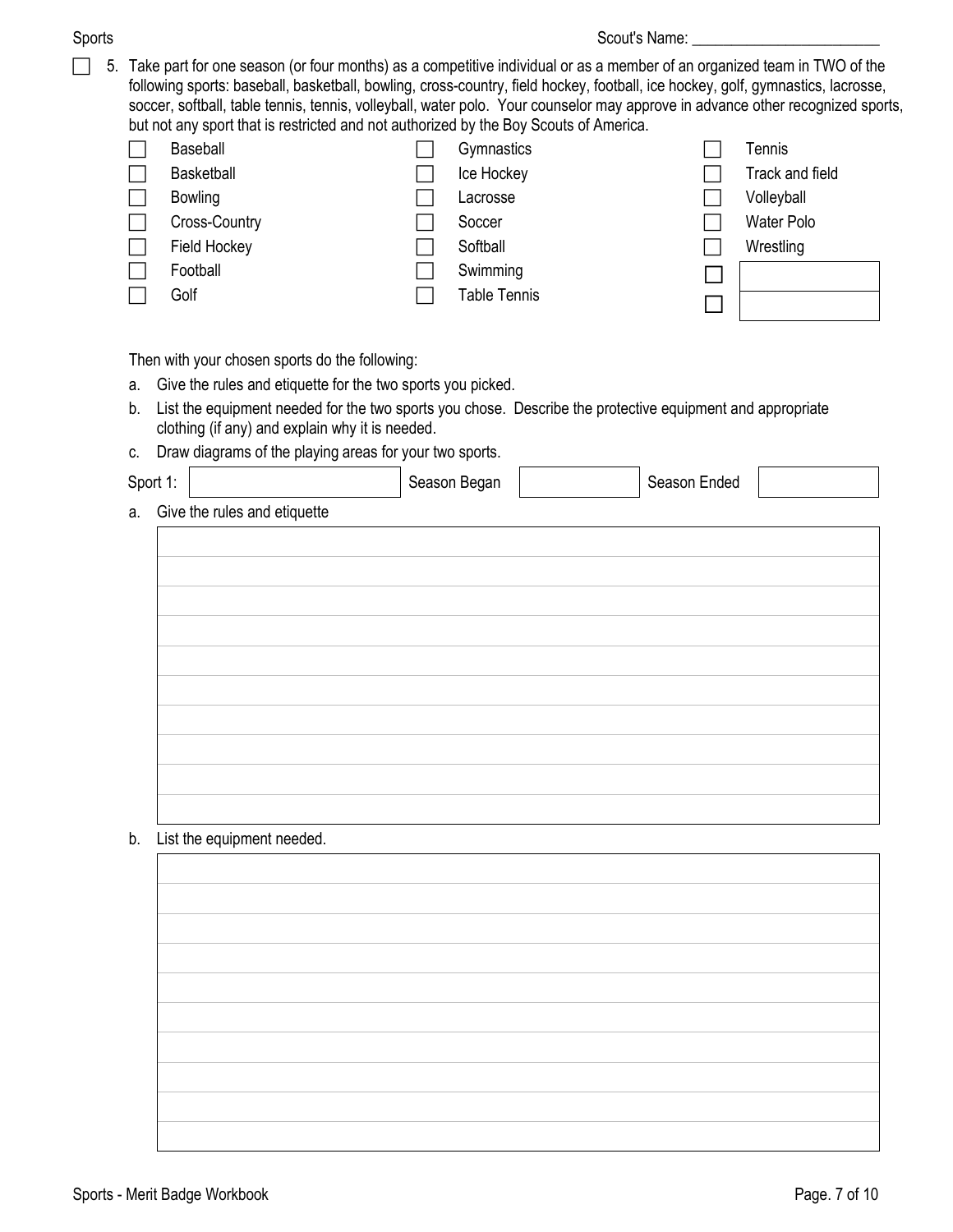Describe the protective equipment and appropriate clothing (if any) and explain why it is needed.

# c. Diagram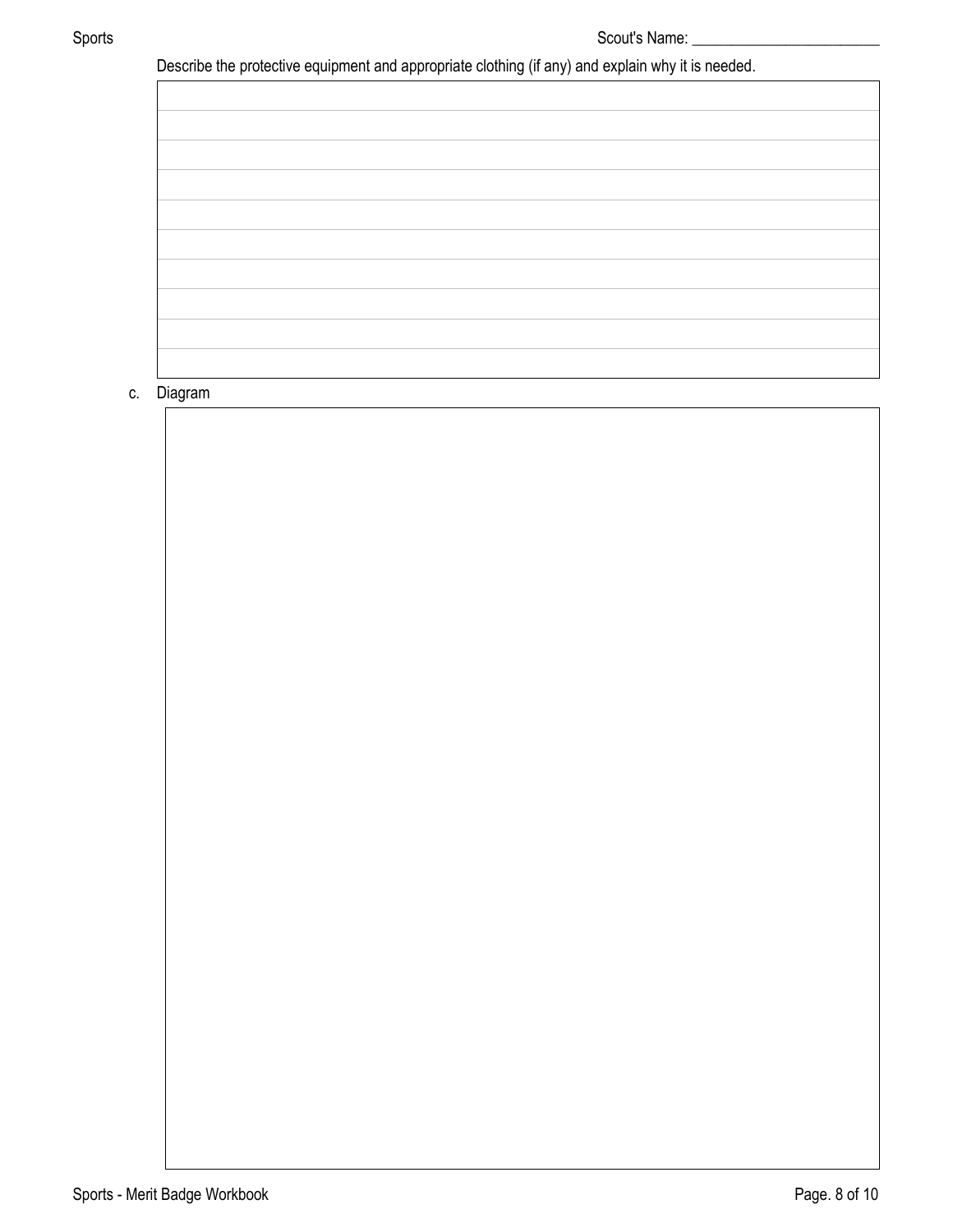| Sports |                                 |                            |  |              | Scout's Name:                                                                                     |  |  |  |
|--------|---------------------------------|----------------------------|--|--------------|---------------------------------------------------------------------------------------------------|--|--|--|
|        | Sport 1:                        |                            |  | Season Began | Season Ended                                                                                      |  |  |  |
|        | a. Give the rules and etiquette |                            |  |              |                                                                                                   |  |  |  |
|        |                                 |                            |  |              |                                                                                                   |  |  |  |
|        |                                 |                            |  |              |                                                                                                   |  |  |  |
|        |                                 |                            |  |              |                                                                                                   |  |  |  |
|        |                                 |                            |  |              |                                                                                                   |  |  |  |
|        |                                 |                            |  |              |                                                                                                   |  |  |  |
|        |                                 |                            |  |              |                                                                                                   |  |  |  |
|        |                                 |                            |  |              |                                                                                                   |  |  |  |
|        |                                 |                            |  |              |                                                                                                   |  |  |  |
|        |                                 |                            |  |              |                                                                                                   |  |  |  |
|        |                                 |                            |  |              |                                                                                                   |  |  |  |
| b.     |                                 | List the equipment needed. |  |              |                                                                                                   |  |  |  |
|        |                                 |                            |  |              |                                                                                                   |  |  |  |
|        |                                 |                            |  |              |                                                                                                   |  |  |  |
|        |                                 |                            |  |              |                                                                                                   |  |  |  |
|        |                                 |                            |  |              |                                                                                                   |  |  |  |
|        |                                 |                            |  |              |                                                                                                   |  |  |  |
|        |                                 |                            |  |              |                                                                                                   |  |  |  |
|        |                                 |                            |  |              |                                                                                                   |  |  |  |
|        |                                 |                            |  |              |                                                                                                   |  |  |  |
|        |                                 |                            |  |              |                                                                                                   |  |  |  |
|        |                                 |                            |  |              |                                                                                                   |  |  |  |
|        |                                 |                            |  |              |                                                                                                   |  |  |  |
|        |                                 |                            |  |              | Describe the protective equipment and appropriate clothing (if any) and explain why it is needed. |  |  |  |
|        |                                 |                            |  |              |                                                                                                   |  |  |  |
|        |                                 |                            |  |              |                                                                                                   |  |  |  |
|        |                                 |                            |  |              |                                                                                                   |  |  |  |
|        |                                 |                            |  |              |                                                                                                   |  |  |  |
|        |                                 |                            |  |              |                                                                                                   |  |  |  |
|        |                                 |                            |  |              |                                                                                                   |  |  |  |
|        |                                 |                            |  |              |                                                                                                   |  |  |  |
|        |                                 |                            |  |              |                                                                                                   |  |  |  |
|        |                                 |                            |  |              |                                                                                                   |  |  |  |
|        |                                 |                            |  |              |                                                                                                   |  |  |  |